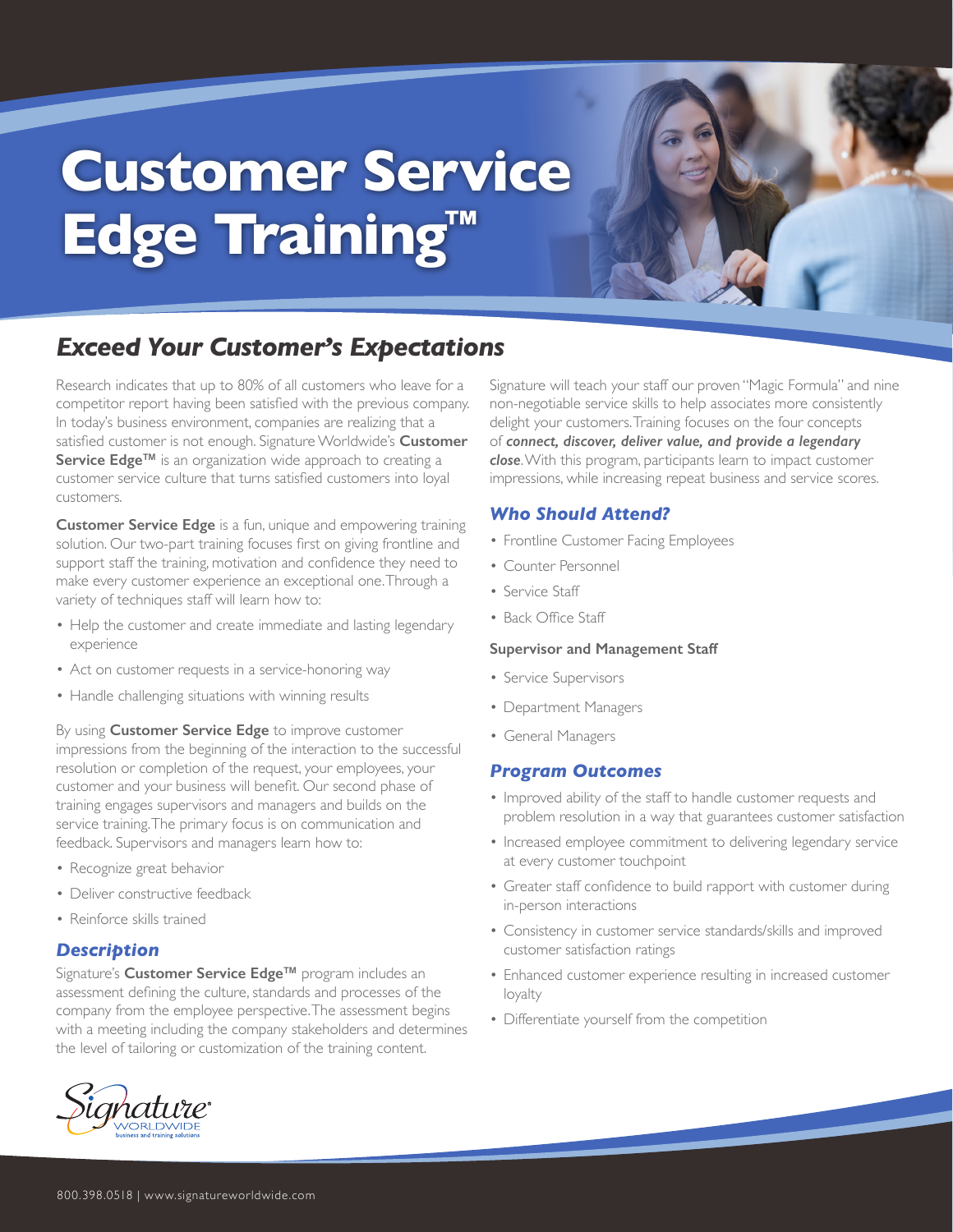# *Training Agenda*

| <b>Introduction</b>                                    | Welcoming activity and an overview of the session                                                                                                    |
|--------------------------------------------------------|------------------------------------------------------------------------------------------------------------------------------------------------------|
| <b>Legendary Service</b>                               | Characteristics of exceptional service are reviewed and ways to create a legendary<br>impression are discussed                                       |
| <b>Power to the People</b>                             | Tips on providing the customer value. Define the four key concepts of service                                                                        |
| <b>Reality Trip</b>                                    | Reviewing a typical customer interaction and identify the customer service skills that<br>are effectively used and areas where improvement can occur |
| <b>Connecting with the Customer</b>                    | Insuring that the interaction starts in a positive and professional manner                                                                           |
| <b>Discovering and</b><br><b>Gathering Information</b> | Tips and process for ensuring understanding of prospective customer's needs                                                                          |
| <b>Skill Practice</b>                                  | Practical role plays and other activities to apply the skills                                                                                        |
| <b>Delivery Value</b>                                  | Identify key behaviors for delivering value during prospective customer interactions<br>and which set your organization apart from the competition   |
| <b>Skill Practice</b>                                  | Practical role plays and other activities to apply the skills                                                                                        |
| <b>Closing Strategies</b>                              | Tips on showing appreciation and setting expectations which further customer<br>relationships and create legendary lasting impressions               |
| <b>Skill Practice</b>                                  | Practical role plays and other activities to apply the skills                                                                                        |
| <b>Next Steps</b>                                      | Opportunities to deliver additional legendary service are introduced. Discuss the<br>components of Signature's ongoing reinforcement program         |

<u> a shekara t</u>